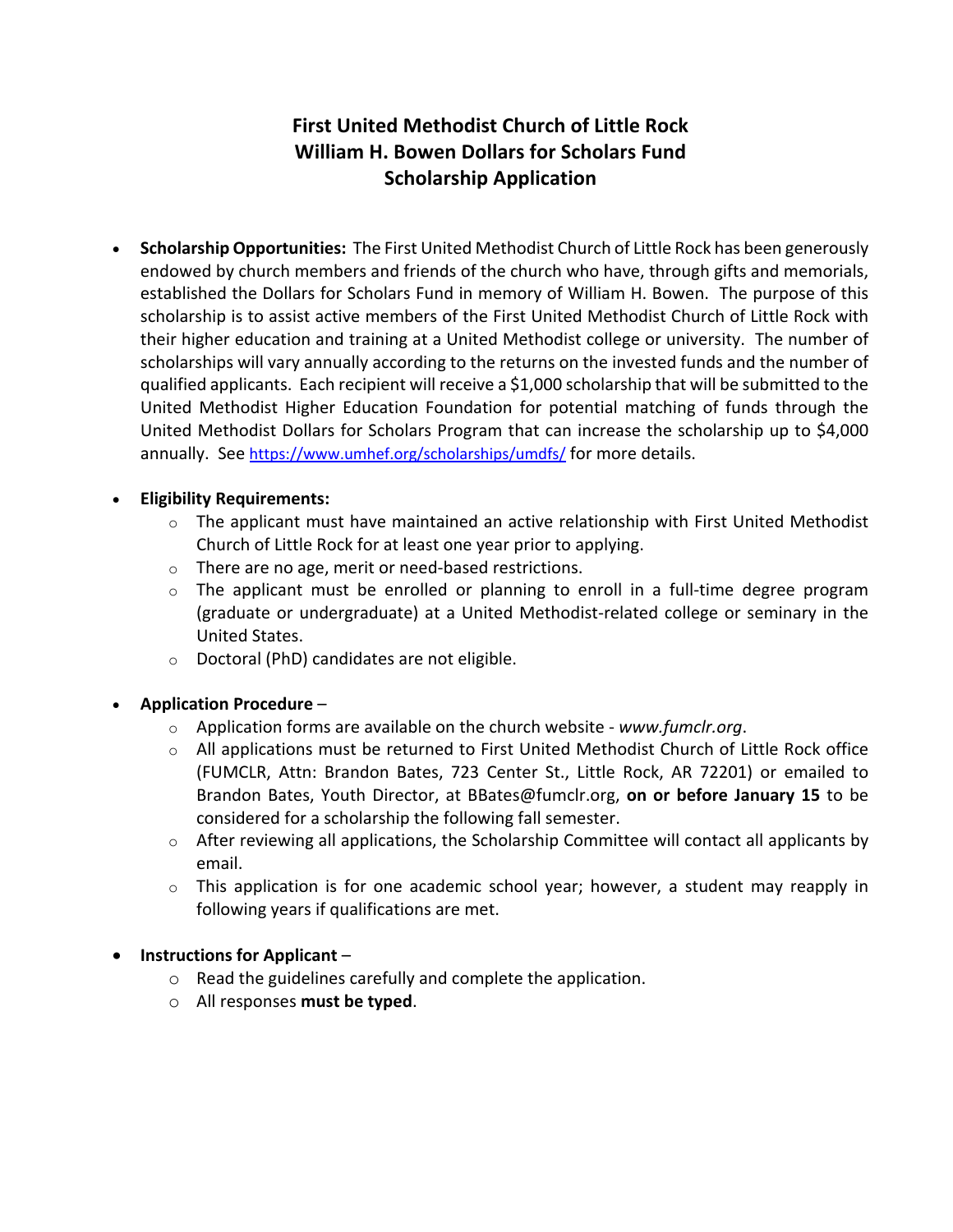#### **Personal/Contact Information**

#### **School Activities**

List group or individual school activities in which you're an active member and identify any leadership role or responsibilities you may have. (150 words maximum)

#### **Church Involvement**

Identify areas in which you've been active in your church. (150 words maximum)

#### **Leisure/Community Activities**

Please list activities outside of school such as your hobbies, interests, and any community service. Identify any leadership role or responsibilities you may have. (150 words maximum)